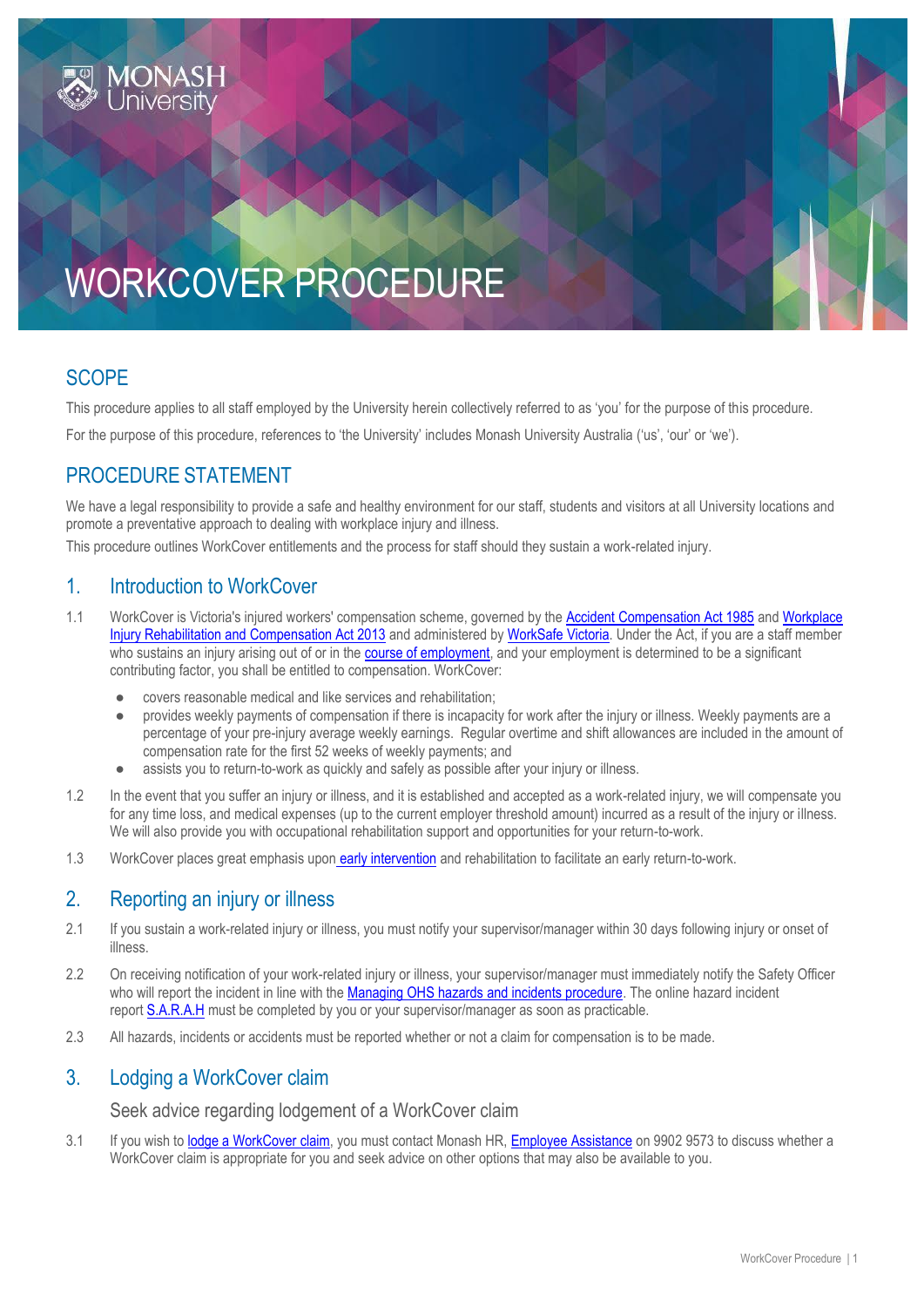- 3.2 Where pursuing a WorkCover claim is appropriate, as soon as practicable after the injury you must:
	- complete and sign th[e online](https://www.worksafe.vic.gov.au/resources/workers-injury-claim-form) [Worker's Injury Claim form](https://www.worksafe.vic.gov.au/resources/workers-injury-claim-form) ('Claim form') or collect a hardcopy form from any Australia Post or outlet;
	- attach a valid [WorkCover Certificate of Capacity;](https://www.worksafe.vic.gov.au/get-certificate-capacity) and
	- send to Monash HR, Employee Assistance or hand to your supervisor who must then forward immediately to Monash HR, Employee Assistance.
- 3.3 Where a claim is for a physical injury only, we have a legal obligation to submit a WorkCover claim to our WorkCover Agent within 10 days of receipt of the claim by the injured staff member.
- 3.4 Where a claim includes a mental health injury, we have a legal obligation to submit the Worker's Injury Claim Form Part A to our WorkCover Agent within three business days of receiving the claim. The WorkCover Agent will then determine whether the injured staff member is entitled to provisional payments within two business days of receiving the Worker's Injury Claim Form Part A from us. We have a legal obligation to submit the Worker's Injury Claim Form Part B to the WorkCover Agent within 10 calendar days of receiving the Claim Form.
- 3.5 Where a claim form is not forwarded immediately to Monash HR, Employee Assistance, causing a delay in processing, we can be penalised and fined. Fines will be passed on to the area responsible for the delay.

#### Forwarding a claim to Monash HR

3.6 Your supervisor/manager must **immediately** forward the claim form, the WorkCover Certificate of Capacity, and any accounts/receipts relating to the injury and a copy of the incident report to:

Manager, Employee Assistance Monash HR, Employee Assistance Monash University 211 Wellington Road Mulgrave VIC 3800

#### Acknowledgment and discussion of the claim

- 3.7 On receipt of the claim form and associated documentation as listed in 3.2, the Employee Assistance Manager, on behalf of the University, will send a letter to you acknowledging your injury, and will contact you and your supervisor/manager to discuss matters outlined in 3.8 and 3.9 below.
- 3.8 A discussion with you will include:
	- acknowledgement of receipt of the claim form;
	- nature of injury;
	- rehabilitation requirements; and
	- assessment for determining liability of claim/claims process.
- 3.9 A discussion with your Supervisor/Manager will include:
	- advising/acknowledging receipt of claim;
	- nature of injury;
	- rehabilitation requirements/providing suitable duties; and
	- assessment for determining liability of claim/claims process.
- 3.10 Witnesses to an incident may also be contacted at this stage.

## 4. Rehabilitation/return to work

- 4.1 If rehabilitation is required, the Employee Assistance Manager will facilitate a [rehabilitation/return to work program](https://www.intranet.monash/hr/tools-and-resources/staff-resources/employee-assistance/workplace-injury-and-incidents) in conjunction with key parties. In some cases, an external rehabilitation provider may be engaged to assist with your rehabilitation.
- 4.2 The primary emphasis is for your supervisor to find suitable alternate duties for you. Discussions can be held with the Employee Assistance Manager for further information.
- 4.3 When considering return to work arrangements, working from home is not an option available to you unless a pre-existing working from home arrangement is already in place. Refer to th[e Working from Home procedure](https://publicpolicydms.monash.edu/Monash/documents/1935739) for further information.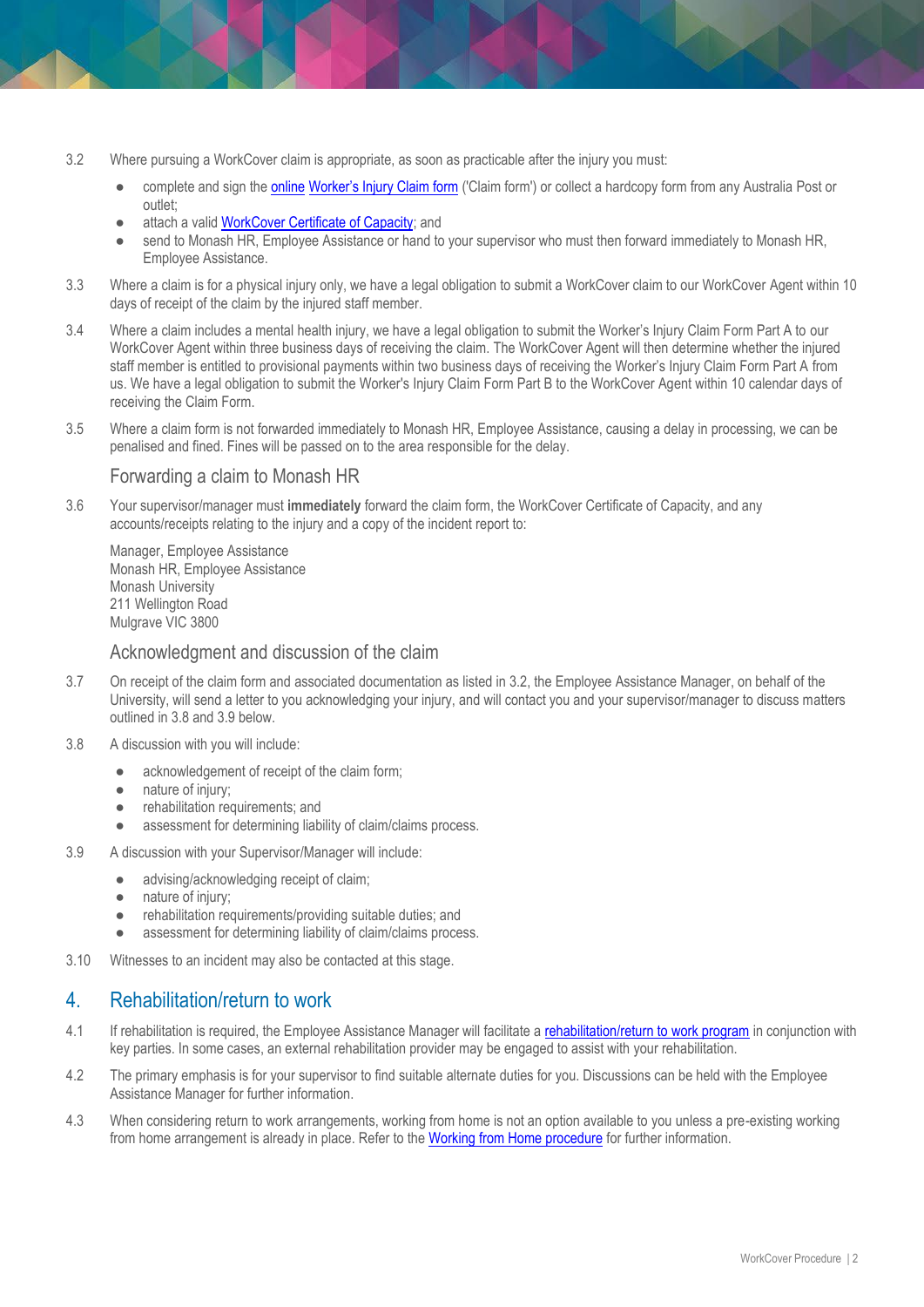# 5. Taking leave resulting from injury

- 5.1 You must ensure that the dates of your leave correspond with the dates on the WorkCover Certificate of Capacity.
- 5.2 The application for WorkCover leave is processed by Monash HR, Employee Assistance initially as sick leave. If liability for the claim is accepted, the period of sick leave is credited and processed as WorkCover leave.

## 6. Documentation requirements for claim validity

#### Time lost claims

- 6.1 If you lose time from work due to your work-related injury/illness, you are required to lodge the following documentation:
	- a valid [Workers Claim for Compensation;](https://www.worksafe.vic.gov.au/resources/workers-injury-claim-form) and
	- a valid [WorkCover Certificate of Capacity](https://www.worksafe.vic.gov.au/get-certificate-capacity) (Medical Certificate).
- 6.2 If a claim and/or certificate is not valid according to WorkCover guidelines, then further information will be requested before the claim can be processed and liability determined.

No time lost claims (claim for medical and like services only)

- 6.3 Under the legislation the only requirement for this type of claim is a fully completed [Workers Claim for Compensation](https://www.worksafe.vic.gov.au/resources/workers-injury-claim-form) form. However, our policy requires that a WorkCover Certificate of Capacity must be provided for 'No Time Lost Claims', to ensure appropriate support is provided where needed.
- 6.4 If a claim and/or certificate is not valid according to WorkCover guidelines, then further information will be requested before the claim can be processed and liability determined.

#### WorkCover Certificate of Capacity

6.5 You must obtain a WorkCover Certificate of Capacity signed by a medical practitioner. You are not entitled to receive weekly compensation benefits without supplying a valid WorkCover Certificate of Capacity. A WorkCover Certificate of Capacity that does not meet the specific guidelines will be returned to you so that a correct certificate can be issued by the medical practitioner.

### 7. Time limits on acceptance of claims

#### Time loss claims

7.1 Our insurer has 28 days from the date they receive a valid claim to advise you in writing whether your claim is accepted.

#### Other claims

7.2 If the WorkCover claim is for medical and like services only, our insurer has 60 days from the date they receive the valid claim to advise you in writing whether your claim is accepted.

### 8. Reimbursement of reasonable expenses

- 8.1 We will reimburse reasonable medical and like services costs paid by you with an accepted and open WorkCover claim.
- 8.2 If our threshold amount is reached, Monash HR, Employee Assistance will forward any receipts or unpaid accounts to our insurer for payment.
- 8.3 Reasonable costs include the maximum amount paid by WorkCover for various medical services. Some treating health practitioners charge above the maximum rate approved by WorkSafe. For accepted claims, you should instruct your health practitioner(s) to send their service accounts directly to Monash HR, Employee Assistance for payment and/or forwarding to the insurer.
- 8.4 Where a claim involving absence from work is accepted or determined in your favour, all workplace agreements and allied entitlements in accordance with your pre-injury classification and hours of work will be accrued during a make-up pay period.

### 9. Breach of procedure

9.1 The University treats any breach of policies or procedures seriously. The University encourages reporting of concerns about noncompliance and manages compliance in accordance with the applicabl[e Enterprise Agreement,](https://www.monash.edu/current-enterprise-agreements) relevant instrument of appointment and/or applicable contract terms. A failure to comply with policies, procedures and schedules may result in action by the University. Such action may include disciplinary and other action up to and including potential termination of employment for employees and cessation of other engagements for other persons.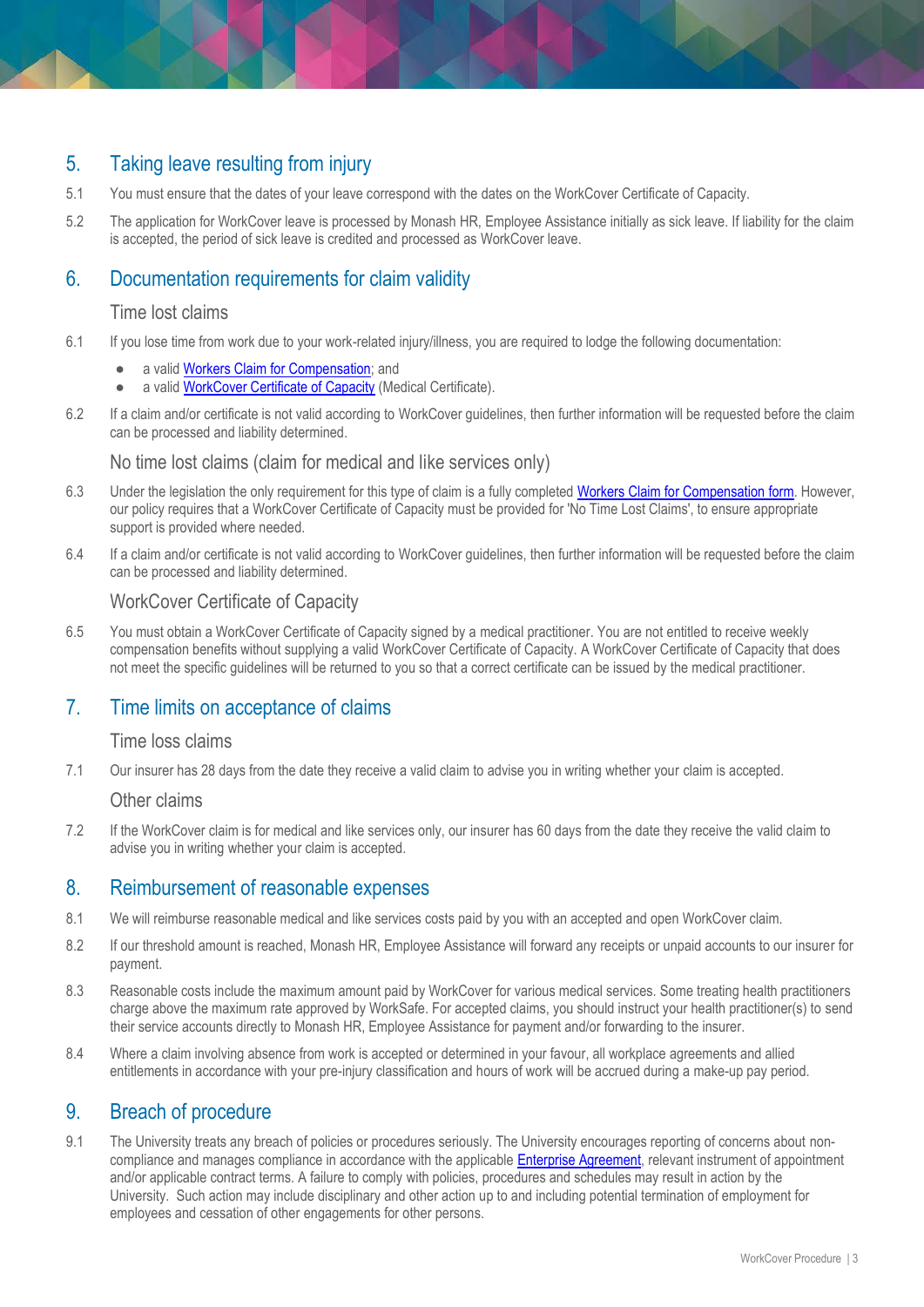# **DEFINITIONS**

<span id="page-3-0"></span>

| Course of employment                    | Includes a staff member's normal place of employment or an alternative place of employment where a<br>staff member has been authorised to attend. This also includes travelling for work between two places<br>of work.                                                                                                                                                                                                                                                                                                                                                    |
|-----------------------------------------|----------------------------------------------------------------------------------------------------------------------------------------------------------------------------------------------------------------------------------------------------------------------------------------------------------------------------------------------------------------------------------------------------------------------------------------------------------------------------------------------------------------------------------------------------------------------------|
| <b>Enterprise Agreement</b>             | The Enterprise Agreement means the Monash University Enterprise Agreement (Academic and<br>Professional Staff) 2019 or the Trades and Services staff (Building and Metal Trades staff) 2009 or Trades<br>and Services staff (Catering and Retail, Cleaning and Caretaking, and Miscellaneous services staff)<br>2005 as applicable to the staff member. Clauses relating to this procedure include:                                                                                                                                                                        |
|                                         | Monash University Enterprise Agreement (Academic and Professional Staff) 2019                                                                                                                                                                                                                                                                                                                                                                                                                                                                                              |
|                                         | Clause 47 - Leave or Make-up Pay to Incapacitated Staff Members                                                                                                                                                                                                                                                                                                                                                                                                                                                                                                            |
|                                         | Monash University Enterprise Agreement (Trades & Services Staff- Building & Metal Trades Staff)<br>2009<br>Clause 49 - Accident Compensation Leave and Make-up Pay                                                                                                                                                                                                                                                                                                                                                                                                         |
|                                         | Monash University Enterprise Agreement (Trades and Services Staff - Catering and Retail, Cleaning<br>and Caretaking, and Miscellaneous Services Staff) 2005                                                                                                                                                                                                                                                                                                                                                                                                                |
|                                         | Clause 40 - Accident Compensation Leave and Make-up Pay                                                                                                                                                                                                                                                                                                                                                                                                                                                                                                                    |
| Insurance excess                        | An insurance excess applies to WorkCover claims. If a Workers Claim for Compensation is accepted,<br>Monash University is required to pay the first 10 days' time lost and the employer threshold of<br>reasonable medical and like services related to the claim. (Note that the threshold amount is indexed<br>each year on 1 July).                                                                                                                                                                                                                                     |
| Monash University's make-<br>up pay     | This provision ensures that full salary payments are made for a period of 52 aggregate weeks in cases<br>where it is determined by a medical practitioner that there is no capacity for work.                                                                                                                                                                                                                                                                                                                                                                              |
|                                         | An 'aggregate' refers to cumulative days lost resulting from a compensable claim. Days or hours that<br>form a gradual return-to-work plan are not included in the aggregate amount. An injured staff member<br>will be advised in writing prior to when their make-up pay ceases.                                                                                                                                                                                                                                                                                         |
|                                         | Refer to clause 47 Monash University Enterprise Agreement Monash University Enterprise Agreement<br>(Academic and Professional Staff) 2019, clause 49 Monash University Enterprise Agreement (Trades<br>and Services Staff - Building and Metal Trades Staff and Grounds and Gardening Staff) 2005 and<br>clause 40 Monash University Enterprise Agreement (Trades and Services staff - Catering and Retail,<br>Cleaning and Caretaking, and Miscellaneous services staff) 2005.                                                                                           |
| Reasonable medical and<br>like services | Includes treatment which is deemed to be appropriate given the type of injury, by treating medical<br>practitioners as well as independent specialists. Where treatment or cost is deemed to be inappropriate<br>or unreasonable, claimants may not be reimbursed.                                                                                                                                                                                                                                                                                                         |
| Rehabilitation provider                 | An external provider who may be engaged to assist with rehabilitation of injured/ill staff. The role of the<br>rehabilitation provider is to provide rehabilitation to injured/ill staff where appropriate, and liaise with key<br>parties to assist with development of a written rehabilitation/return-to-work plan. Rehabilitation providers<br>are used depending on the circumstances including seriousness of the injury.                                                                                                                                            |
| <b>Valid Claim</b>                      | For a Worker's Injury Claim form to be valid, it must meet the WorkCover guidelines, which include:<br>answering all questions on the form using a dark blue or black pen;<br>signing the authority to release medical information and worker's declaration;<br>reporting your accident to the police if your injury was the result of a motor vehicle accident; and<br>submitting the form with a valid certificate of capacity if you are unable to work and want to claim<br>weekly payments, and also for no time lost claims to comply with Monash University policy. |